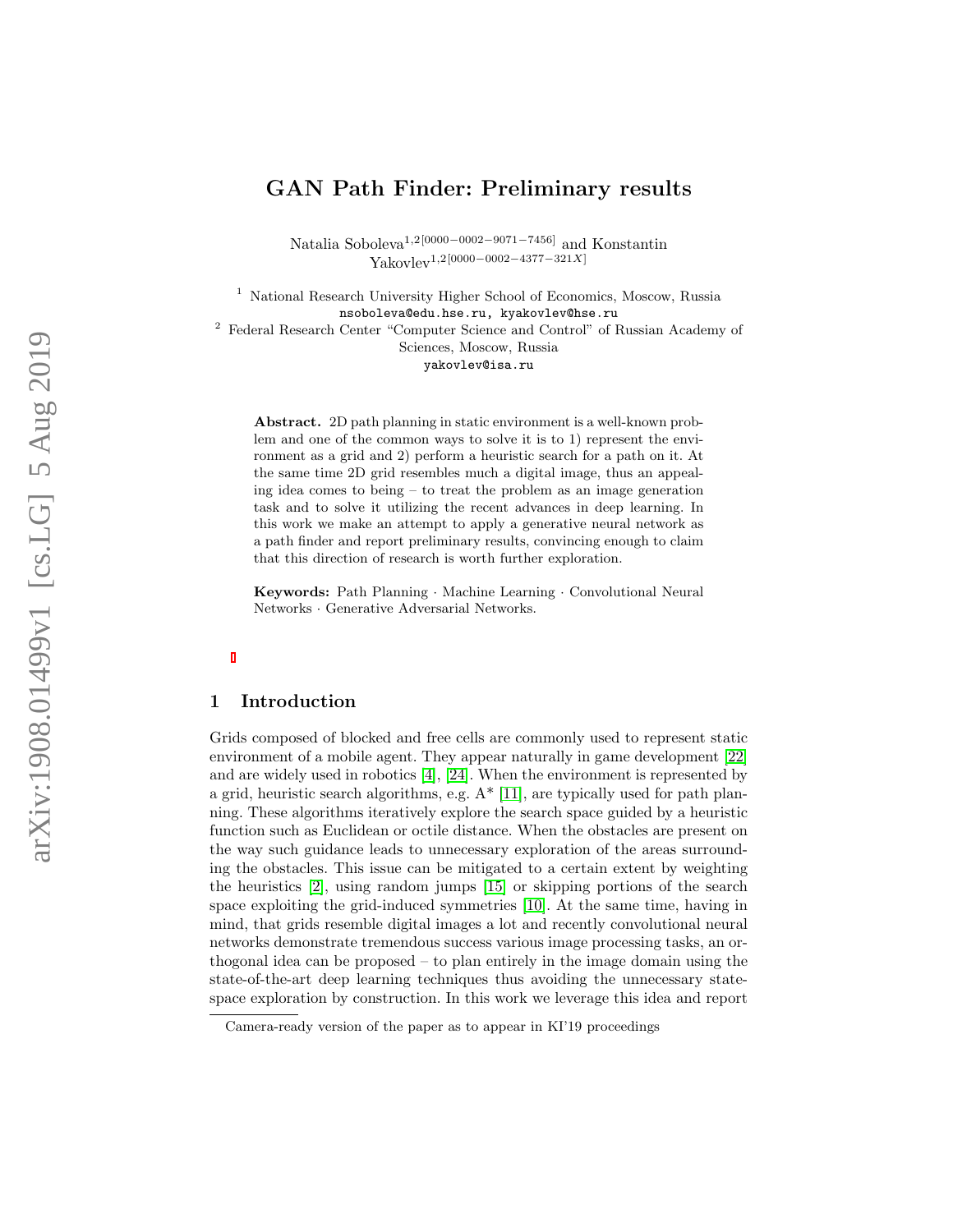<span id="page-1-0"></span>

Fig. 1: a) A  $16 \times 16$  grid and a path on it; b) corresponding image; c) image-input for the generator; d) image-ouput of the generator. For b), c), d) image pixels are depicted as squares for illustrative purposes.

preliminary results on path finding as image generation. We describe generative adversarial net that generates a path image in response to context input, i.e. image of the grid-map with start and goal. We demonstrate empirically that the proposed model can successfully handle previously unseen instances.

### 2 Related work

The line of research that is most relevant to our work is deep learning (DL) for path/motion planning. A wide variety of works, e.g. [\[5\]](#page-7-4), [\[3\]](#page-7-5), are focused on motion planning for manipulators. Unlike these works we are interested in path planning for mobile agents. DL approaches to navigation in 3D environment, that rely on the first-person imagery input, are considered in [\[9\]](#page-7-6), [\[25\]](#page-8-3), [\[16\]](#page-8-4). In contrast to these papers we focus on 2D path finding when a top-down view, i.e. a grid-map, is given as the input. In [\[23\]](#page-8-5) such a task was considered, among the others, when the Value Iterations Networks (VINs) were presented. Evaluation was carried out on  $16 \times 16$  and  $28 \times 28$  grids. We are targeting larger maps, i.e.  $64 \times 64$  grids. In [\[14\]](#page-8-6) it was shown that VINs are "often plagued by training instability, oscillating between high and low performance between epochs" and other drawbacks. Instead Gated Path Planning Networks (GPPNs) were proposed but, again, the evaluation was carried out only on grids of size  $15 \times 15$  and  $28 \times 28$ . The most recent work on VINs [\[21\]](#page-8-7) proposes a pathway to use them on larger maps via abstraction mechanism, value iteration network is applied to  $8\times8$ feature maps. Unlike VINs or other approaches based on reinforcement learning  $(e.g. [18])$  $(e.g. [18])$  $(e.g. [18])$ , this work i) is not rooted in modeling path planning with Markov decision process,  $ii)$  considers quite large grids, i.e.  $64 \times 64$ , as the indecomposable input.

# 3 Problem statement

Consider a 2D grid composed of blocked and unblocked cells with two distinguished cells – start and goal. The path on a grid is a sequence of adjacent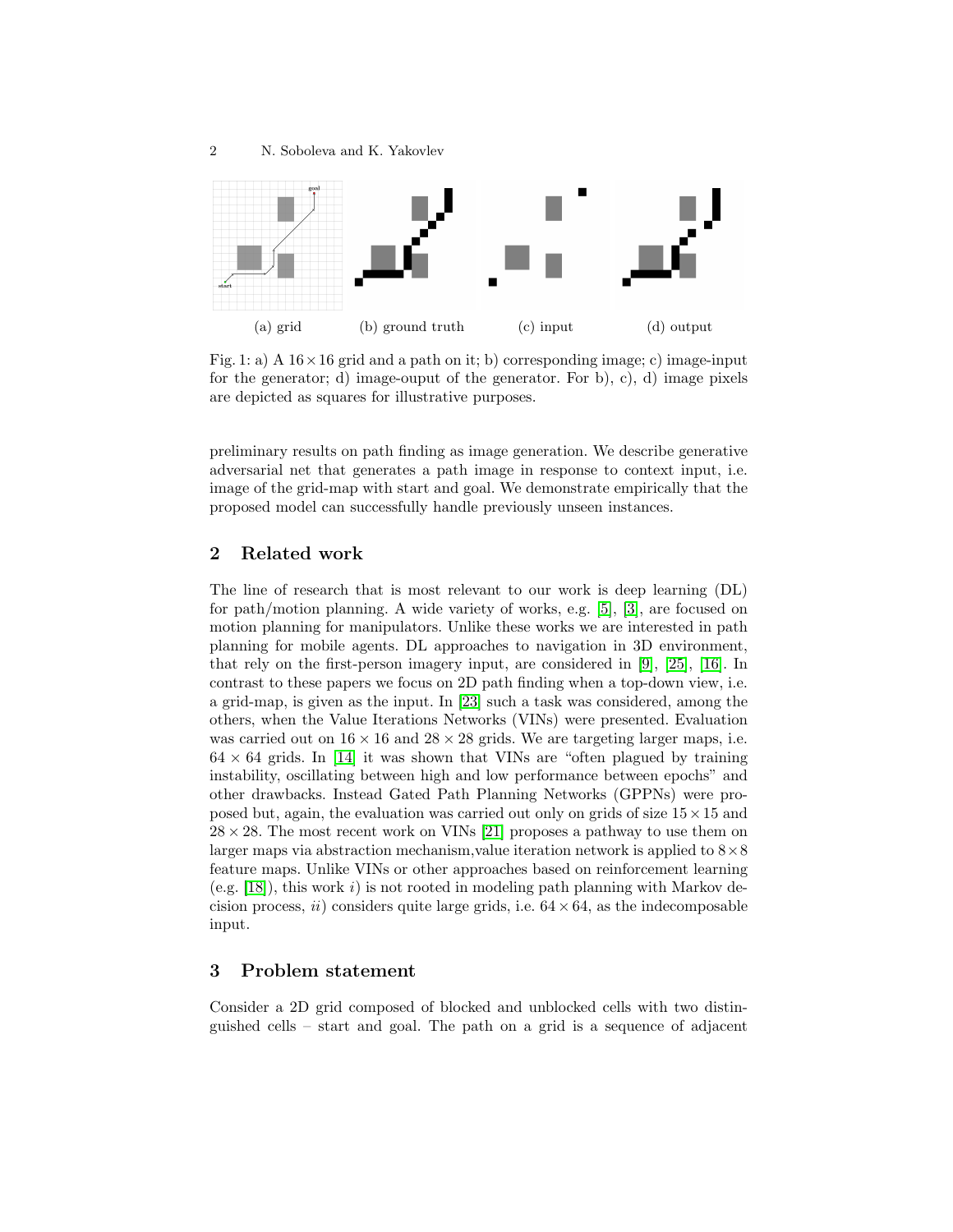unblocked cells connecting start and  $\text{goal}^4$  $\text{goal}^4$  – see Fig[.1a](#page-1-0). The task of the path planner is to find such path. Often the length of the path is the cost objective to be minimized, but in this work we do not aim at finding shortest paths.

Commonly the task is solved by converting the grid to the undirected graph and searching for a path on this graph. Instead we would like to represent the grid as an image and given that image, generate a new one that implicitly depicts the path – see Fig[.1.](#page-1-0)

#### 4 GAN Path Finder

Grid-to-image conversion To convert the grid to an image we use a straightforward approach: we distinguish 3 classes of the cells, – free, blocked and path (incl. start and goal), and assign a unique color to each of them. Although, we do not use loss functions based on the pixel-distance later on, we intuitively prefer this distance to be maximal between the free pixels and the path pixels. Thus, the free cells become the white pixels of the grayscale image, path cells (including start and goal) – black, blocked cells – gray (as depicted on Fig[.1b](#page-1-0),c,d).

Types of images 3 types of images depicting grids and paths are to be distinguished. First, the image that depicts the grid with only start and goal locations – see Fig[.1c](#page-1-0). This is the input. Second, the generated image that is the output of the neural network we are about to construct – see Fig[.1d](#page-1-0). Third, the ground truth image that is constructed by rendering the input image with the  $A^*$  path on it – see Fig[.1a](#page-1-0). Ground truth images are extensively used for training, i.e. they serve as the examples of how "good" images look like. At the same time, from the path-finding perspective we should not penalize the output images that differ from the corresponding ground-truth image but still depict the correct path from start to goal. We will cover this aspect later on.

Architectural choices Convolutional neural networks (CNNs) [\[13\]](#page-7-7) are the natural choice when it comes to image processing tasks. As there may exist a few feasible paths on a given grid we prefer to use Generative Adversarial Nets (GANs) [\[6\]](#page-7-8) for path planning as we want our network to learn some general notion of the feasible path rather than forcing it to construct the path exactly in the same way that the supervisor (e.g.  $A^*$ ) does. GAN is composed of 2 subnetworks – generator and discriminator. Generator tries to generate the pathimage, while discriminator is the classifier that tries to tell whether the generated image is "fake", i.e. does not come from the distribution of ground-truth images. Both these networks are the CNNs that are trained simultaneously.

In this work we are, obviously, not interested in generating the images that depict some random grid with a correct path on it, but rather the image that depicts the solution of the given path finding instance (encoded as the input

<span id="page-2-0"></span><sup>4</sup> we are assuming 8-connected grids in this work.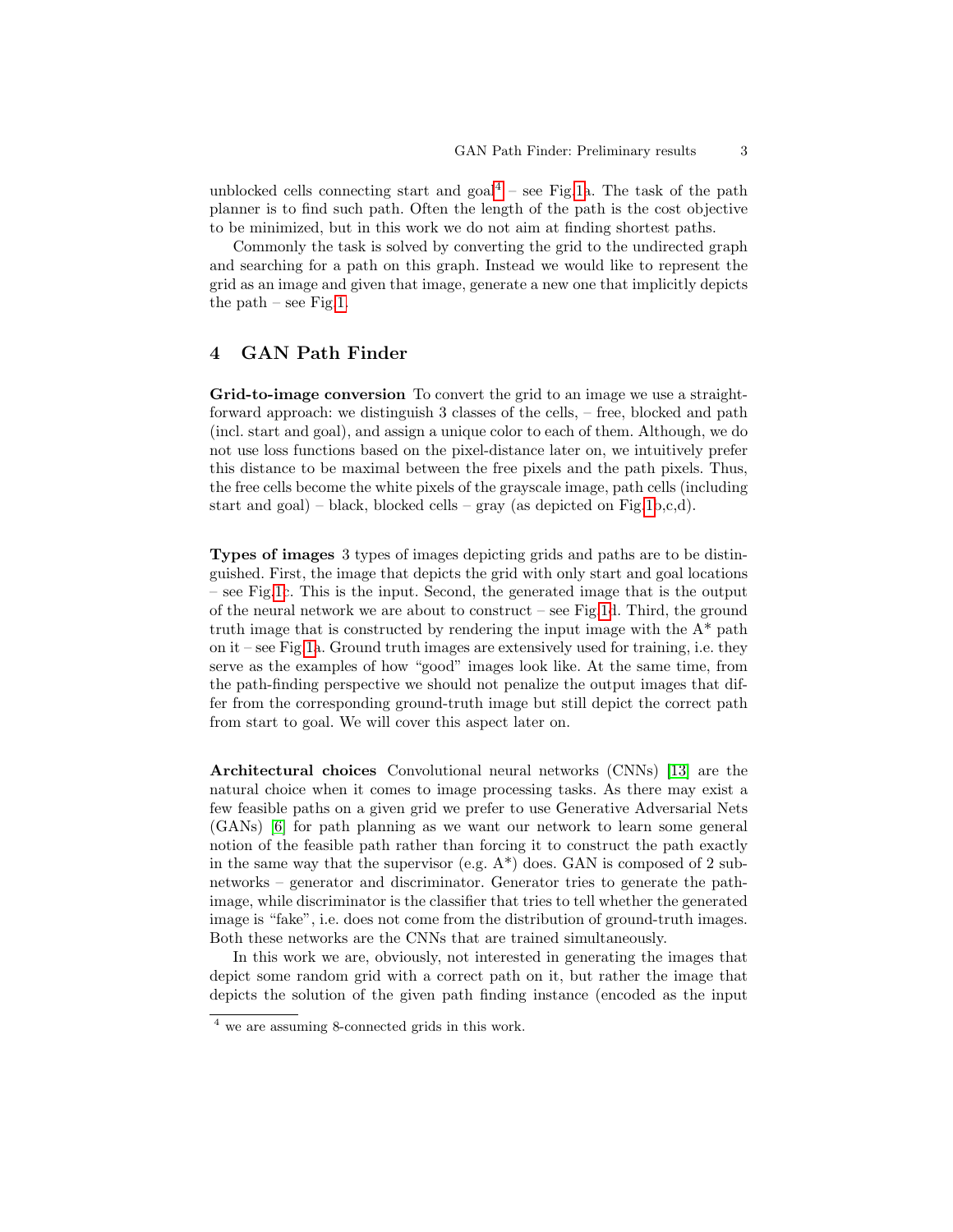<span id="page-3-0"></span>

Fig. 2: Examples of the generated solutions, for which the MSE metric is not consistent, as the generated paths do not match ground truth, but are still feasible.

image). That leads us to the so-called conditional GANs (cGANs) [\[17\]](#page-8-9). Conditioning here means that the output of the network should be conditioned on the input (and not just generated out of the random noise as in vanilla GANs). We experimented with two prominent cGAN architectures – Context Encoders [\[19\]](#page-8-10) and pix2pix  $[12]$ . CE – is the model that is tailored to image inpainting, i.e. filling the missed region of the image with the pixels that look correct. In our case we considered all the free-space pixels as missing and make CE inpaint them. Pix2pix is a more general cGAN that is not tailored to particular generation task but rather solves the general "from pixels to pixels" problem. In path finding we want some free pixels become path pixels. We experimented with both CE and pix2pix and the latter showed more convincing results, which is quite foreseeable as pix2pix is a more complex model utilizing residual blocks. Thus, we chose pix2pix as the starting point for our model.

Generator The general structure of generator is borrowed from  $\frac{\bar{p}z}{p}$  [\[12\]](#page-7-9). The difference is that in original work authors suggested two slightly different types of generator: the one with separated encoder/decoder parts with residual blocks in the bottleneck and the one utilizing skip-connections through all layers following the general shape of a "U-Net" architecture [\[20\]](#page-8-11). We experimented with both variants and the latter appeared to be more suitable for the considered task.

Original pix2pix generator's loss function is the weighted sum of two components. The first component penalizes generator based on how close the generated image is to the ground truth one, the second one – based on the discriminator's response (adversarial loss). We kept the second component unchanged while modified the first one to be the cross-entropy rather then the L1 pixel-distance. The rationale behind this is that in the considered case we prefer not to generate a color for each pixel but rather to classify whether it belongs to "free", "blocked", "path" class. This turned to provide a substantial gain in the solution quality.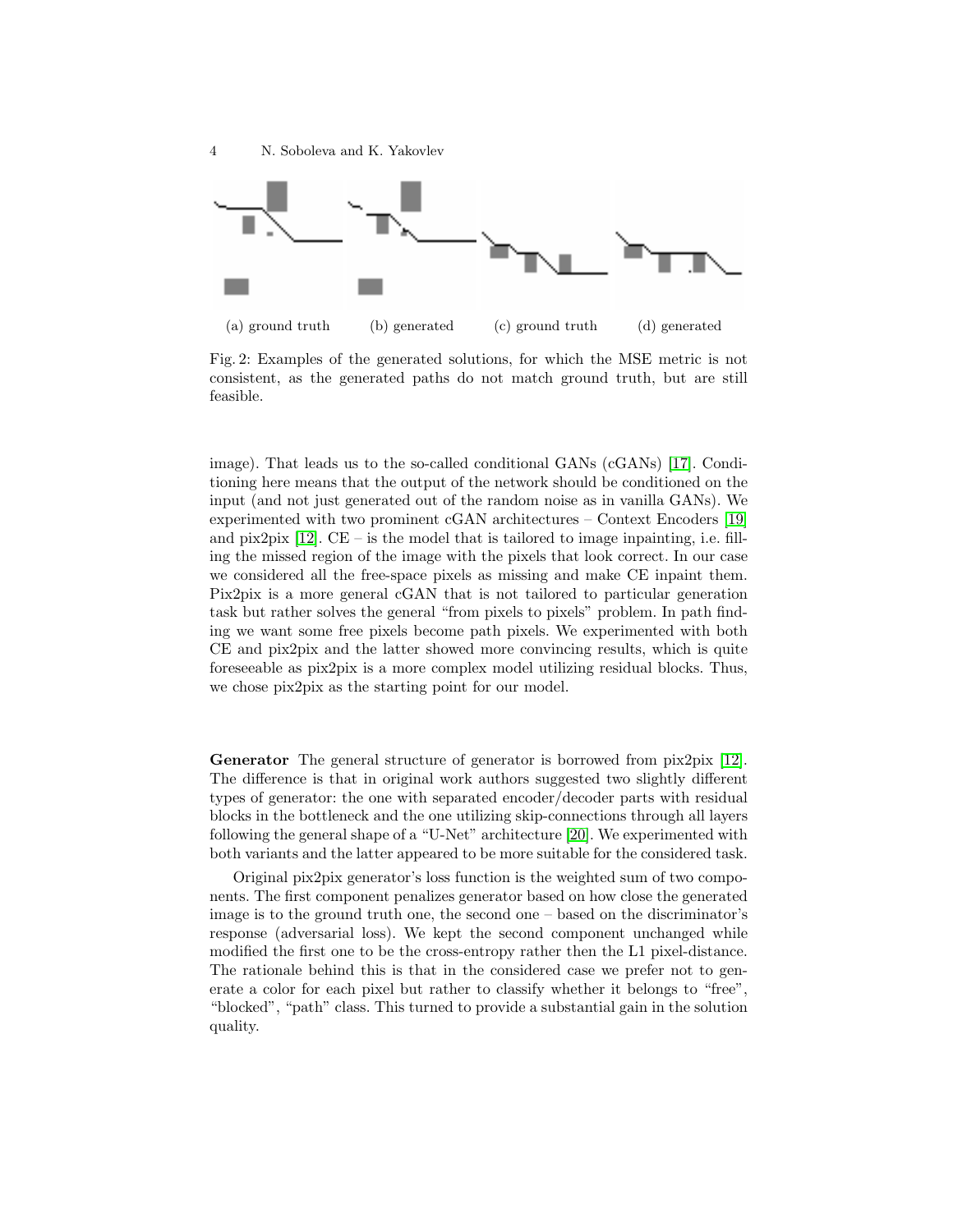<span id="page-4-0"></span>

Fig. 3: Generator and Discriminator losses (in blue and orange respectively) on the grids with 20% of rectangular obstacles.

Discriminator The task of the discriminator is to detect whether the generated image comes from the distribution of the ground-truth images or not. We opt to focus discriminator only on the path component of the image, i.e. to train it to detect fake paths, thus we modify the input of the discriminator to be one-channel image which contains path pixels only. Such a "simplification" is evidently beneficial at the learning phase as otherwise the discriminator's loss is converging too fast and have no impact on the loss of the generator (see Fig[.3](#page-4-0) on the left). Another reason for the discriminator to be focused on the path apart from obstacles is that the displacements of path pixels (e.g. putting them inside the obstacles) is penalized by the supervised part of the generator (i.e., via cross-entropy loss) thus the discriminator should rather detect how well the sequence of cells resembles the path pattern in general (are all cell adjacent, are there no loops/gaps etc.). Such an approach also naturally aligns with the idea that there may exist a handful of equivalent and plausible (and even optimal) paths from start to goal while the ground truth image depicts only one of them.

In contrast to [\[12\]](#page-7-9) we achieved the best performance when training discriminator un-conditionally (without using input image as a condition). Implementing gradient penalty using Wasserstein distance [\[8\]](#page-7-10) for training the discriminator also yields better results.

Image post-processing To make sure that all obstacles remain at their places we transfer all blocked pixels from the original image to the generated one. Another technique we opt to use is gap-filling. We noticed that often a generated path is missing some segments. We use Bresenham line-drawing algorithm [\[1\]](#page-7-11) to depict them. If the line segment is drawn across the obstacle, the gap remains.

Success metrics In the image domain one of the most common metrics used to measure how well the model generates images is per-pixel mean-squared error (MSE). Path finding scenario is different in a sense that generated path pixels may be put to the other places compared to the ground truth image, thus MSE will be high, although the result is plausible, as it simply depicts some alternative path – see Fig[.2.](#page-3-0) We have already accounted for that fact when forced the discriminator to focus on the path structure in general rather than on the path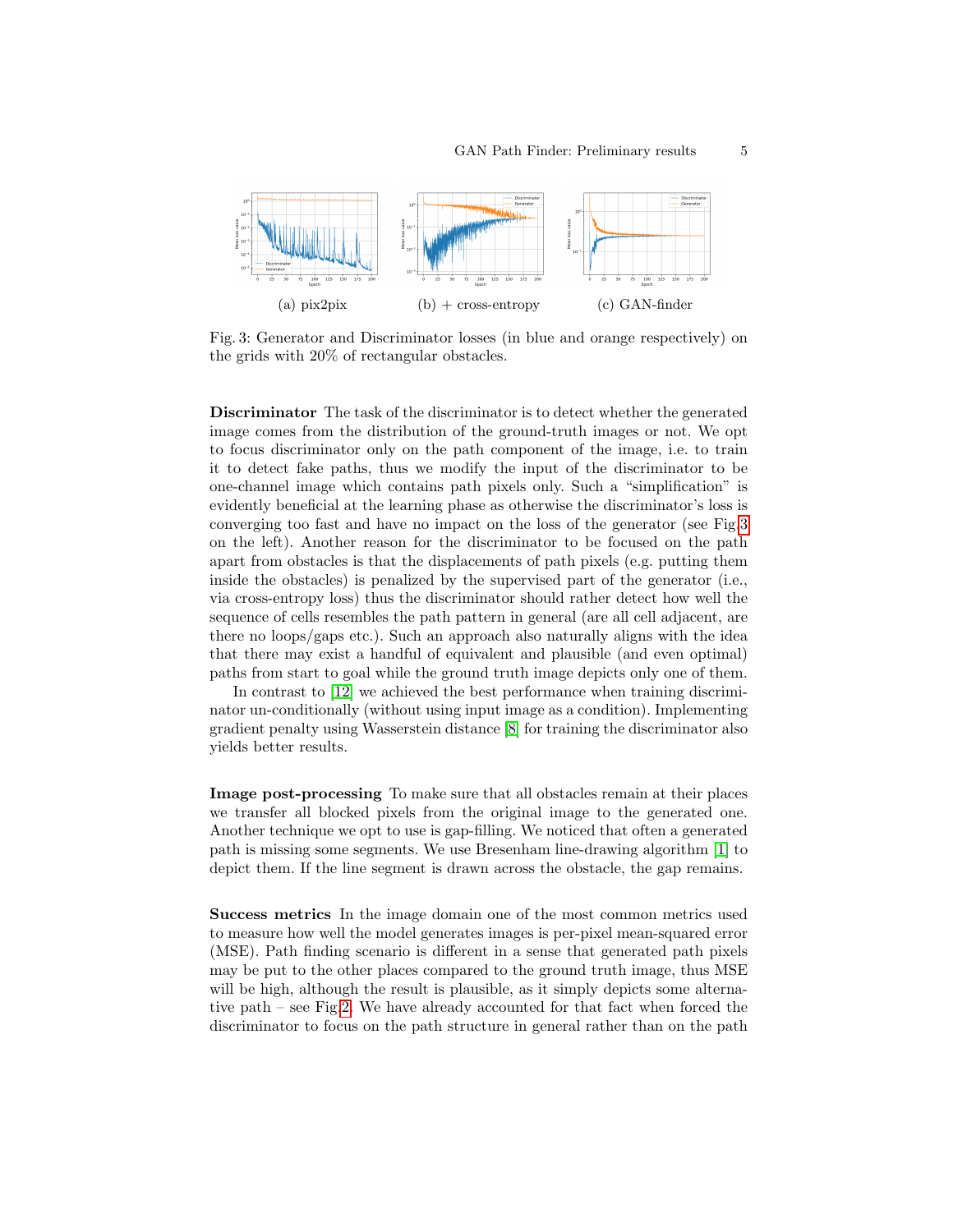#### <span id="page-5-1"></span>6 N. Soboleva and K. Yakovlev

| MSE Gaps Success MSE Gaps Success MSE Gaps Success<br>$\boxed{\text{pix2pix}$ [12] 0.0336 19.54 65% 0.13 27.22 57% 0.2 27.56 32%<br>GAN-finder 0.014 1.4916 91.4% 0.164 2.71 73.1% 0.045 3.142 65.1% | $20\%$ density |  |  | $\frac{1}{8}$ 30 % density |  |  | $\parallel$ Random |  |  |
|------------------------------------------------------------------------------------------------------------------------------------------------------------------------------------------------------|----------------|--|--|----------------------------|--|--|--------------------|--|--|
|                                                                                                                                                                                                      |                |  |  |                            |  |  |                    |  |  |
|                                                                                                                                                                                                      |                |  |  |                            |  |  |                    |  |  |
|                                                                                                                                                                                                      |                |  |  |                            |  |  |                    |  |  |

Table 1: Success metrics on different types of data.

<span id="page-5-0"></span>

(c) Random data evaluation

Fig. 4: From left to right: (1) input, (2) ground truth, (3) baseline pix2pix, (4) pix2pix using cross-entropy, (5) GAN-finder output, (6) GAN-finder output postprocessed.

pixels to be put precisely to the same places as on the ground truth image. We now want to account for it at test time so we introduce an additional metric called "gaps" which measures how many gaps are present in the generated path before post-processing. Finally, after the gaps are attempted to be removed we count the result as the "success" in case there are none of them left and the path truly connects start with goal (thus the path finding instance is solved).

# 5 Experimental evaluation

**Dataset** We evaluated the proposed GAN on the  $64 \times 64$  grids, representing outdoor environments with obstacles, as those types of grids were used in previous research on application of deep learning techniques to path finding (see [\[23\]](#page-8-5), [\[14\]](#page-8-6) for example). Start was always close to the left border, goal – to the right (as any grid can be rotated to fit this template). We used two approaches to put obstacles. In the first approach, rectangular obstacles of random size and orientation were put to random positions on the grid until obstacle density reached 20% (we also used maps with 30% for the evaluation but not learning). In the second approach, obstacles of rectangular, diamond and circular shape of random size were put to the map until the random obstacle density in the interval  $[0.05; 0.5]$ was reached. The total size of each dataset was 50000, divided into train – 75  $\%$ , test – 15  $\%$  and validation – 10  $\%$ . For each input we built a ground-truth image depicting A∗ path.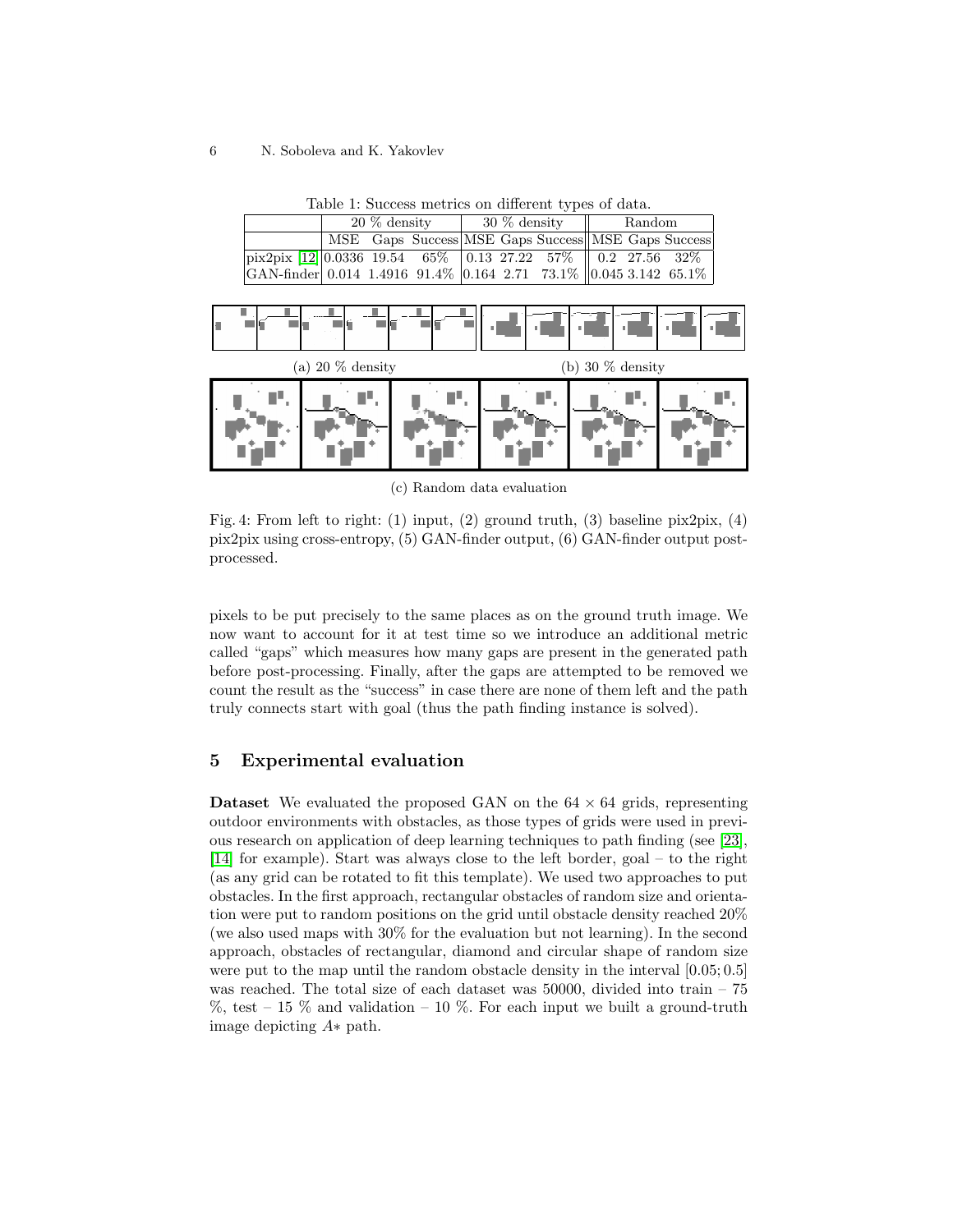Evaluation Figure [3](#page-4-0) illustrates the training process for (a) baseline pix2pix GAN, (b) pix2pix trained with cross-entropy and (c) GAN-finder. It is clearly seen that GAN-finder converges much faster and in a more stable fashion. The examples of the paths found by various modifications of the considered GANs are shown in Fig[.4.](#page-5-0)

Success metrics for the 20 % density maps (test part of the dataset) are shown in table [1](#page-5-1) on the left. We also evaluated the trained model on the 30 % density maps (maps with such density were not part of the training) – results are shown in table [1](#page-5-1) in the middle. Observing these results, one can claim that GAN-finder adapts well to the unseen instances with the same obstacle density (success rate exceeds 90%). It is also capable to adapt to the unseen instances of higher obstacle density. Although in this case success rate is notably lower (around 73%), it does not degrade to near zero values, which means that the model has indeed learned some general path finding techniques. One may also notice that GANfinder significantly reduces the number of gaps (up to an order of magnitude), compared to baseline. The results achieved on the random dataset are shown in the right column of the table [1.](#page-5-1) Again GAN-finder is performing much better than the baseline. At the same time, success rate is now lower compared to 20% density maps. We believe this is due to the more complex structure of the environments. One possible way to increase the success rate in this case might be to use more samples for training, another – to use attention/recurrent blocks as in [\[7\]](#page-7-12). Overall, the results of the evaluation are convincing enough to claim that the suggested approach, i.e. using GANs for path planning, is worth further investigation.

# 6 Conclusion and Future Work

In this work we suggested the generative adversarial network – GAN-finder – capable of solving path finding problems via image generation. Obtained results, being preliminary in nature, demonstrate that the suggested approach has a potential for further development as clearly the neural net has learned certain path finding basics. We are planning to extend this work in the following directions.

First, we want to study GAN-finder behaviour in more complex domains (e.g. the ones populated with complex-shaped obstacles, with highly varying obstacle densities etc.). As well we need to fairly compare our method with the other learning-based approaches such as Value Iteration Networks [\[23\]](#page-8-5).

Second, we wish to further enhance the model to make it more versatile tool suitable for path planning. One of such enhancements is modifying the generator's loss in correlation with the idea of multiple possible paths from start to goal. E.g., we can ignore path pixels when computing cross-entropy loss but introduce an extra semi- or non-supervised loss component for them in addition to (or completely substituting) the discriminator's feedback. Another appealing option is to add attention/recurrent blocks to the model. This will provide a capability to successively refine the path in complex domains, e.g. the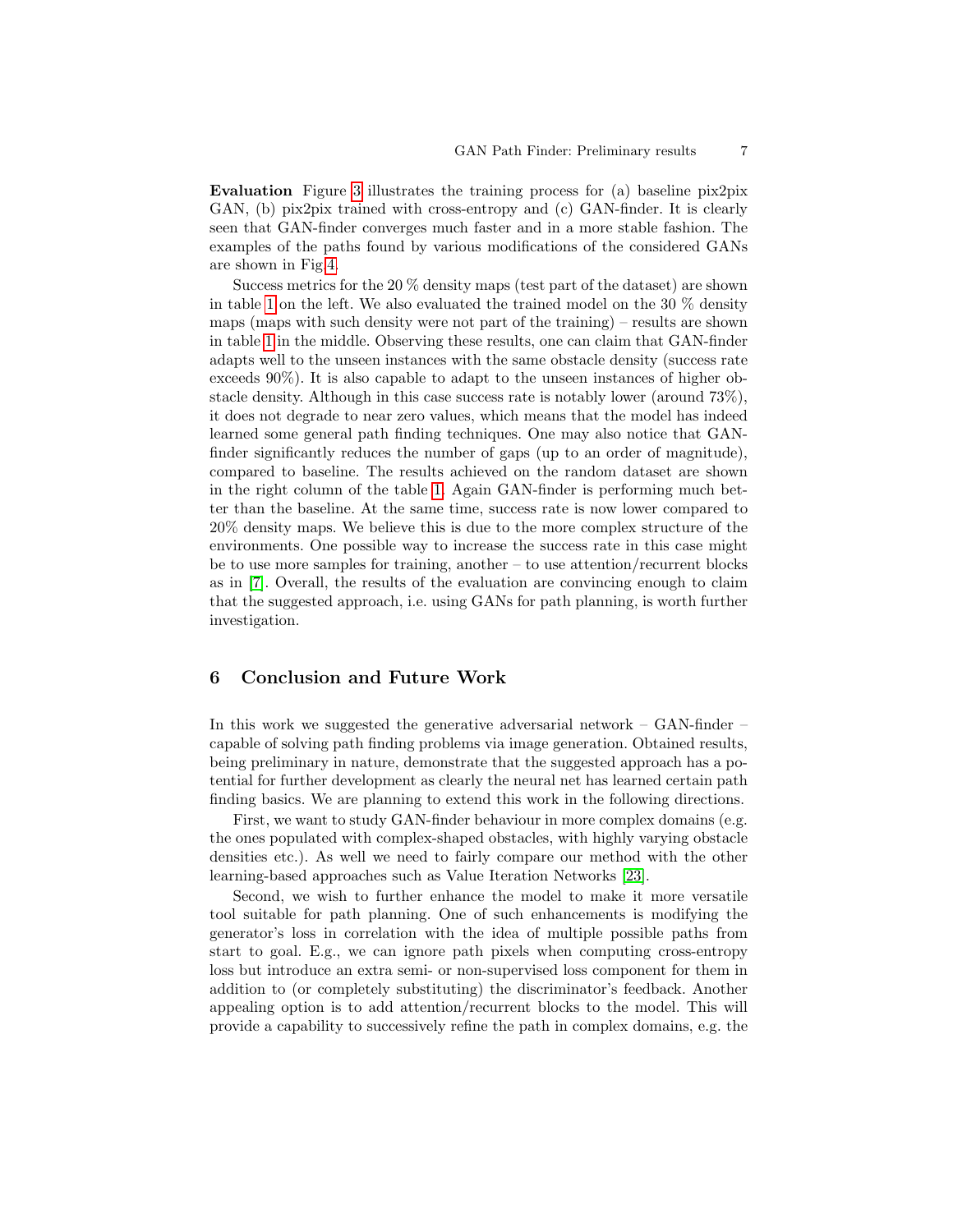ones densely populated with the obstacles of non-trivial shapes. This also might help in scaling to large maps.

Finally, we can use GAN-finder not just as a path planner on it's own, but rather as a complimentary tool for the conventional and well-established heuristic search algorithms, e.g.  $A^*$ , providing them with a more informed heuristics.

Acknowledgements This work was supported by the Russian Science Foundation (Project No. 16-11-00048)

## References

- <span id="page-7-11"></span>1. Bresenham, J.E.: Algorithm for computer control of a digital plotter. IBM Systems Journal 4(1), 25–30 (1965)
- <span id="page-7-2"></span>2. Ebendt, R., Drechsler, R.: Weighted A\* search – Unifying View and Application. Artificial Intelligence 173(14), 1310–1342 (2009)
- <span id="page-7-5"></span>3. Eitel, A., Hauff, N., Burgard, W.: Learning to singulate objects using a push proposal network. In: Proc. of the International Symposium on Robotics Research (ISRR 2017). Puerto Varas, Chile (2017)
- <span id="page-7-0"></span>4. Elfes, A.: Using occupancy grids for mobile robot perception and navigation. Computer 22(6), 46–57 (1989)
- <span id="page-7-4"></span>5. Finn, C., Levine, S.: Deep visual foresight for planning robot motion. In: Proceedings of The 2017 IEEE International Conference on Robotics and Automation (ICRA 2017). pp. 2786–2793 (2017)
- <span id="page-7-8"></span>6. Goodfellow, I., Pouget-Abadie, J., Mirza, M., Xu, B., Warde-Farley, D., Ozair, S., Courville, A., Bengio, Y.: Generative adversarial nets. In: Advances in Neural Information Processing Systems 27. pp. 2672–2680 (2014)
- <span id="page-7-12"></span>7. Gregor, K., Danihelka, I., Graves, A., Rezende, D.J., Wierstra, D.: Draw: A recurrent neural network for image generation. In: Proceedings of the 32nd International Conference on MachineLearning (ICML 2015) (2015)
- <span id="page-7-10"></span>8. Gulrajani, I., Ahmed, F., Arjovsky, M., Dumoulin, V., Courville, A.: Improved training of wasserstein gans. In: Proceedings of the 31st International Conference on Neural Information Processing Systems. pp. 5769–5779. NIPS'17, Curran Associates Inc., USA (2017)
- <span id="page-7-6"></span>9. Gupta, S., Davidson, J., Levine, S., Sukthankar, R., Malik, J.: Cognitive mapping and planning for visual navigation. In: Proceedings of The 30th IEEE Conference on Computer Vision and Pattern Recognition (CVPR 2017) (2017)
- <span id="page-7-3"></span>10. Harabor, D., Grastien, A.: Online graph pruning for pathfinding on grid maps. In: Proceedings of The 25th AAAI Conference on Artificial Intelligence (AAAI 2011). pp. 1114–1119 (2011)
- <span id="page-7-1"></span>11. Hart, P.E., Nilsson, N.J., Raphael, B.: A formal basis for the heuristic determination of minimum cost paths. IEEE transactions on Systems Science and Cybernetics  $4(2)$ , 100–107 (1968)
- <span id="page-7-9"></span>12. Isola, P., Zhu, J.Y., Zhou, T., Efros, A.A.: Image-to-image translation with conditional adversarial networks. 2017 IEEE Conference on Computer Vision and Pattern Recognition (CVPR) pp. 5967–5976 (2017)
- <span id="page-7-7"></span>13. Krizhevsky, A., Sutskever, I., Hinton, G.E.: Imagenet classification with deep convolutional neural networks. Commun. ACM 60, 84–90 (2012)